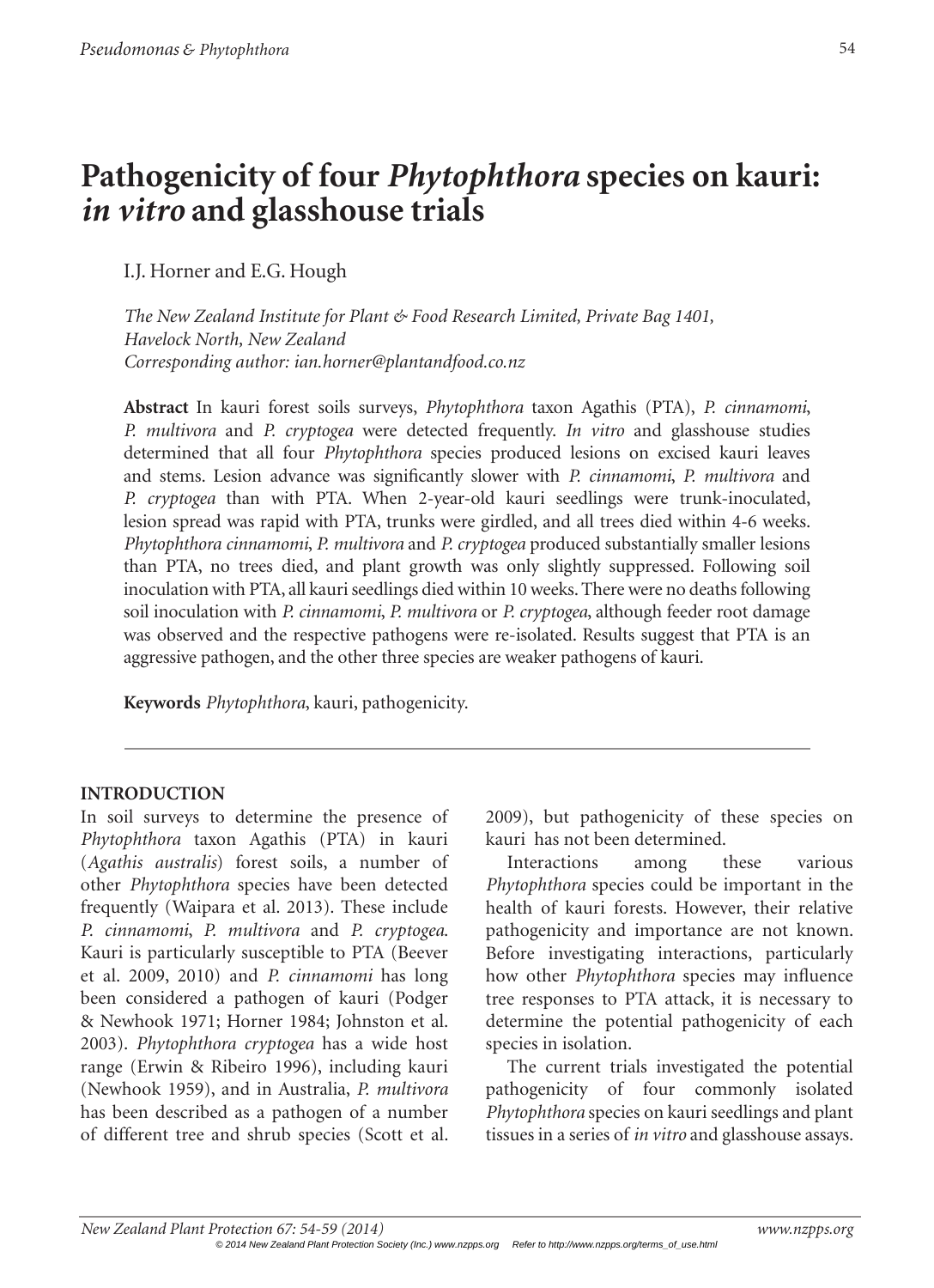| Species             | Isolate          | Origin                            | Source                 |
|---------------------|------------------|-----------------------------------|------------------------|
|                     |                  |                                   |                        |
| P. cinnamomi        | H <sub>280</sub> | Kauri soil, Huia                  | PFR, Horner collection |
| P. cinnamomi        | H401             | Kauri soil, Henderson             | PFR, Horner collection |
| P. cryptogea        | H <sub>245</sub> | Kauri stump/soil, Clevedon        | PFR, Horner collection |
| P. cryptogea        | H <sub>252</sub> | Kauri soil, Mission Bay           | PFR, Horner collection |
| P. multivora        | H <sub>238</sub> | Kauri soil, Auckland              | PFR, Horner collection |
| P. multivora        | H <sub>249</sub> | Kauri soil, Devonport             | PFR, Horner collection |
| P. multivora        | H455             | Kauri trunk canker (Culture 2851) | Dr Peter Scott, Scion  |
| P. multivora        | H456             | Kauri soil                        | Dr Peter Scott, Scion  |
| P. t. Agathis (PTA) | H <sub>261</sub> | Kauri soil, Auckland              | PFR, Horner collection |
| P. t. Agathis (PTA) | H382             | Kauri soil, Titirangi             | PFR, Horner collection |

**Table 1** *Phytophthora* isolates used in pathogenicity studies on kauri. Kauri soil is defined as soil/roots collected beneath diseased kauri trees.

## **MATERIALS AND METHODS** *Phytophthora* **cultures**

All cultures used in the study were baited from soil/roots collected beneath diseased kauri trees or isolated directly from kauri tissue (Table 1). Cultures were grown on V8 agar (200 ml V8 juice, 3 g CaCO<sub>3</sub>, 15 g agar, 800 ml distilled water) before use.

## **Leaf assays**

Leaves were excised from two 2-year-old glasshouse-grown kauri seedlings, then placed, lower side up, on a moistened tissue on a plastic tray. Using a hypodermic needle, a small surface wound was made 0.5–1 cm from the base of each leaf, and a 3-mm diameter V8 agar plug colonised with the test *Phytophthora* culture was placed on top of the wound. Ten leaves, five from each of the two kauri trees, were inoculated for each test culture. Non-colonised V8 agar plugs were placed on a further ten wounded leaves as controls. Trays containing the inoculated leaves on moist tissues were then individually sealed in plastic bags and incubated on a laboratory bench at 20°C. After 10 days, the distance of lesion spread from the margin of the agar plug was measured. Lesion measurement data were log transformed before analysis using ANOVA (Minitab16®).

#### **Twig assays**

Eleven branches were harvested from each of five 2-year-old glasshouse-grown kauri seedlings. Branches were trimmed to segments 15–25 cm long. A sterile scalpel was used to cut out a 3-mm section of bark on one side of the branch segment,

2 cm from the base. A 3-mm diameter V8 agar plug colonised by the test *Phytophthora*, or a noncolonised plug as a control, was placed on each wound. For each of the ten *Phytophthora* isolates and agar control, one branch from each of the five trees was inoculated. Branches were placed in plastic bags containing a moistened paper towel, then sealed and incubated flat on the laboratory bench at 20°C for 18 days. After incubation, branches were cut into 1-cm long pieces and plated onto *Phytophthora*-selective agar (PARPH – corn meal agar 13 g/litre, pimaricin 5 mg/litre, sodium ampicillin 250 mg/litre, rifamycin 10 mg/litre, PCNB 66.7 mg/litre, hymexazol 50 mg/litre), ensuring the orientation of each segment was sequential to simplify subsequent scoring. After 2 and 3 days, *Phytophthora*-like colonies emerging from the twig segments were marked on the bottom of the plate. To confirm their identities, these colonies were checked under the microscope for characteristic *Phytophthora* hyphae or spores. The origin of each colony was estimated by retracing hyphal emergence points in each twig segment and the distance of spread from the inoculation point at the time of plating was determined. Data were log transformed and analysed using ANOVA (Minitab 16®).

#### **Seedling assays – trunk inoculation**

Two-year-old kauri seedlings growing in potting mix in planter bags, obtained from the Scion nursery in Rotorua, were used for the trunk inoculation trial. A single oat grain colonised by the test *Phytophthora* was inserted into a small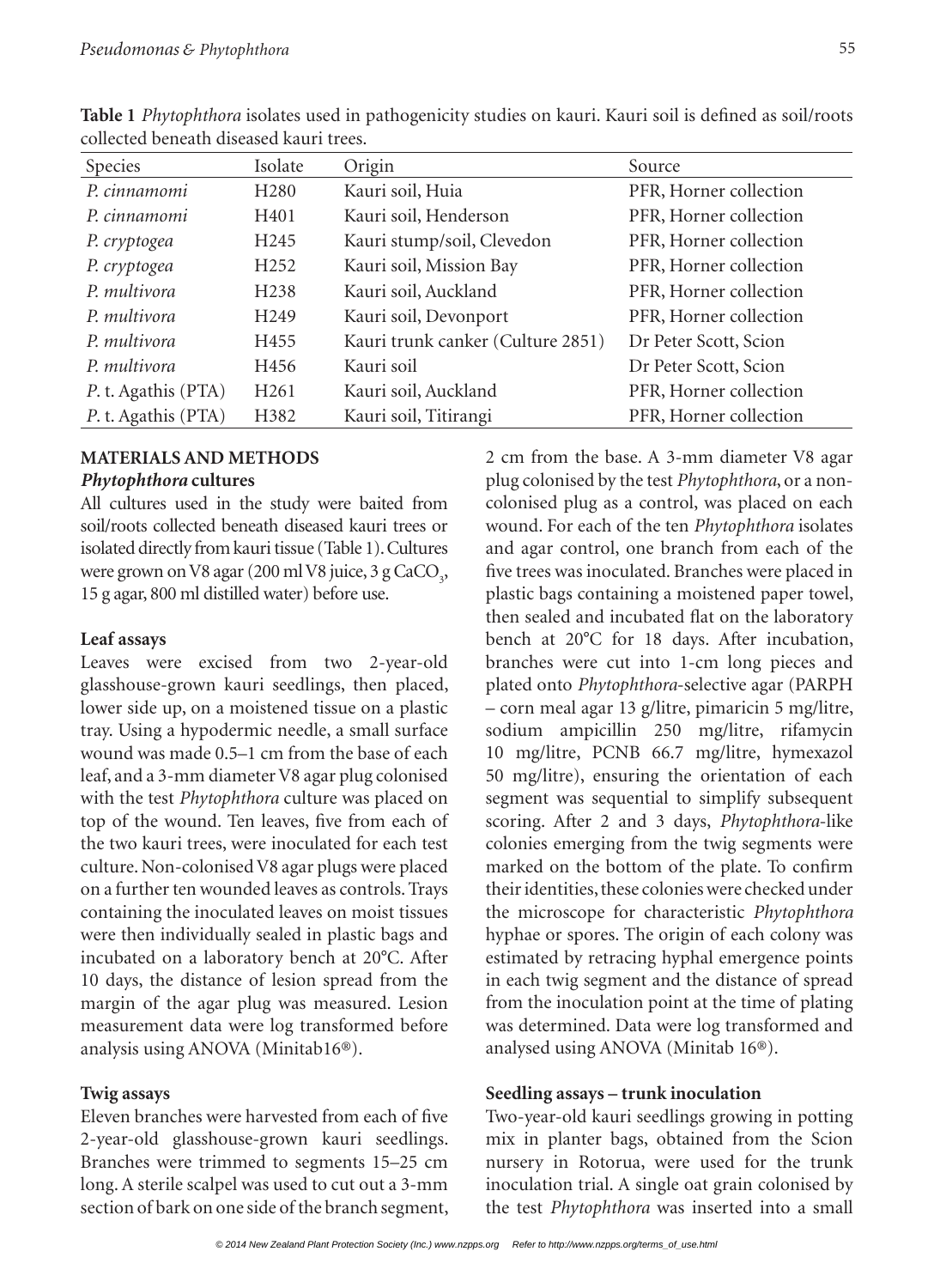incision made 10 cm up the trunk of each tree. Wounds with oat grains were then bound with grafting tape. There were six replicate trees for each of the four *Phytophthora* species (PTA, *P. cinnamomi*, *P. multivora* and *P. cryptogea*) and six trees inoculated with uncolonised oat grains as controls. Trees were kept in a glasshouse maintained between 18 and 22°C. Each tree was held in an individual aluminium tray to prevent water exchange between plants. Trees were kept well watered, but not flooded.

Tree health was monitored regularly for 4 months, and any signs of disease were noted. Trunk height increase was recorded and lesion expansion (upward and downward) on trunks was measured. Isolations were made from at least two lesion margins for each species, to determine whether lesions were associated with the inoculated *Phytophthora* species.

#### **Seedling assays – root inoculation**

The same cohort of kauri seedlings as above was used for the root inoculation trial. Inoculum was prepared as a slurry made from macerated mycelial mats (grown in V8 broth, 200 ml V8 juice in 800 ml distilled water) and from oat grains colonised by the various *Phytophthora* species. Ten millilitres of this slurry, containing mycelium, oospores, sporangia and zoospores was poured into each of two 7-mm diameter holes in the soil around the roots. A slurry of macerated sterile oat grains soaked in V8 broth was used for control trees. There were six replicate trees for each of the four *Phytophthora* species (PTA, *P. cinnamomi*, *P. multivora* and *P. cryptogea*) and six un-inoculated control trees. Each tree was held in an individual 9-cm deep plastic container to prevent water exchange between plants. During and for 24 h following inoculation, the water level in the container was held at 8 cm depth, approximately 2/3 of the way up the soil in the planter bag. This effectively saturated the whole soil profile. After 24 h, the containers were emptied and the soil was allowed to drain. Trees were kept in a glasshouse maintained between 18 and 22°C. Trees were kept well watered, maintaining the water level at the bottom of containers between 0 and 2 cm depth. Tree health was monitored regularly and

any signs of disease were noted. Trunk height increase was also recorded. After 4 months trees were harvested and soil was carefully removed from each root system. Roots were inspected and the amount of feeder root decay was scored on a 0–5 scale, where  $0 =$  less than 5% root tip decay,  $1 = 5 - 25\%, 2 = 25 - 50\%, 3 = 50 - 75\%, 4 = 75 -$ 99% root tip decay and  $5 =$  dead.

Individual feeder roots selected at random from each plant were surface-sterilised in 50% ethanol and plated onto (PARPH) medium to detect the presence of the inoculated *Phytophthora* species within root tissue.

#### **RESULTS**

## **Leaf and twig assays**

Summaries of data on pathogen spread on leaves are presented in Table 2. No lesions or diseased tissues were observed in leaves that were treated with the uninoculated agar plugs. In contrast, with all four *Phytophthora* species tested, diseased tissue was noted around the agar plug, with lesions advancing along the leaf. Lesion size after 10 days was substantially greater (P<0.001) in leaves inoculated with PTA than with any of the other *Phytophthora* species. For each of the four *Phytophthora* species, the pathogen was readily re-isolated from the lesion margin.

Summaries of mean *Phytophthora* spread within inoculated excised twigs are presented in Table 2. No lesions were observed around uninoculated agar plugs, and no *Phytophthora* emerged from plated twig portions of these uninoculated controls. Only minimal pathogen spread was noted in the twig tissue inoculated with *P. cinnamomi*, with slightly but significantly (P<0.05), more growth with *P. multivora* and *P. cryptogea*. Growth of PTA within twig tissue was significantly (P<0.001) greater than growth of any of the other *Phytophthora* species.

#### **Seedling assays – trunk inoculation**

Within 1 month of inoculation, all six PTAinoculated trees showed moderate to severe signs of decline, with wilting and browning of the canopy. Within 2 months, all these trees were dead. The canopies of all uninoculated control trees and all trees inoculated with *Phytophthora* species other than PTA remained healthy throughout the experiment, except for an occasional side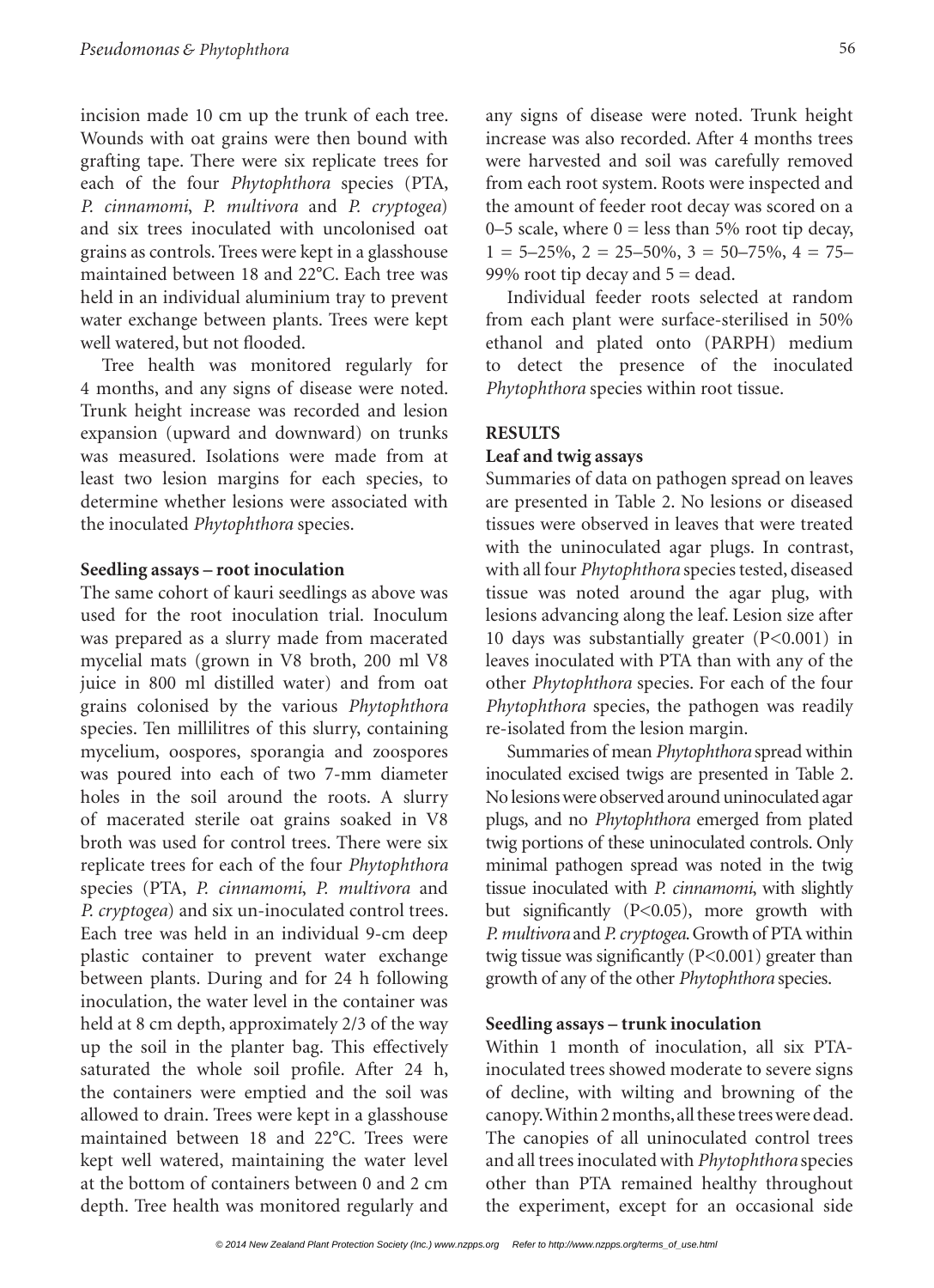**Table 2** Mean rate of *Phytophthora* growth in excised kauri leaves or twigs inoculated with one of four *Phytophthora* species (*P. cinnamomi*, *P. cryptogea*, *P. multivora* or *P*. taxon Agathis). The extent of colonisation was assessed 10 and 18 days after inoculation of leaves and twigs, respectively. Letters in brackets indicate statistical significance groupings determined by Tukey's pairwise comparisons. Data not sharing a common letter are significantly different (P<0.05) from each other.

|                  | Leaf lesion advance | Twig lesion advance |
|------------------|---------------------|---------------------|
| Isolate          | (mm/day)            | (mm/day)            |
|                  | (A)<br>0.0          | (A)<br>0.0          |
| H <sub>280</sub> | $0.33$ (B)          | 0.01(A)             |
| H401             | $0.38$ (B)          | $0.06$ (AB)         |
| H <sub>245</sub> | $0.25$ (B)          | $0.23$ (BC)         |
| H <sub>252</sub> | $0.39$ (B)          | $0.75$ (C)          |
| H <sub>238</sub> | 1.11(B)             | $0.24$ (BC)         |
| H <sub>249</sub> | $0.42$ (B)          | $0.04$ (AB)         |
| H455             | $0.58$ (B)          | $0.26$ (BC)         |
| H456             | $0.66$ (B)          | $0.12$ (AB)         |
| H <sub>261</sub> | 3.43 $(C)$          | 4.80 $(D)$          |
| H382             | 2.71(C)             | 3.13 $(D)$          |
|                  |                     |                     |

branch near the inoculation point. Plant height increase was greatest in untreated control plants (Table 3), but statistically the growth increment was not significantly different from that in plants inoculated with *P. cinnamomi*, *P. multivora* or *P. cryptogea* (P>0.05). There was no growth of plants trunk-inoculated with PTA, reflecting the rapid trunk girdling and decline of these plants.

Control trunks inoculated with an uncolonised oat grain did not develop lesions and in all cases either healed over the wound, or pushed out the oat grain. In contrast, lesions were observed spreading from *Phytophthora* inoculation points of almost all seedlings, although the extent of the lesions varied between the four species, and even between replicates of each species (Table 3). Average lesion extension was similar either upwards or downwards from the inoculation point for each species. Lesion growth following PTA inoculation was rapid and extensive. When the final assessments were made, all the PTA-inoculated trees were dead and dried out, and in many cases the lesion margin was ill defined and had to be estimated. In most cases an arbitrary measure of 100 mm was recorded, an underestimate of the actual extent. Compared with those of PTA, lesion extensions with the other species were considerably smaller and in no case did the lesion girdle the trunk in the

4-month period of the trial. For all four species, the appropriate *Phytophthora* species could be reisolated from lesion margins.

# **Seedling assays – root inoculation**

When trees in planter bags were soil-inoculated with PTA, all trees died within 10 weeks. In contrast, all un-inoculated control trees and all trees soil-inoculated with *P. cinnamomi*, *P. cryptogea* or *P. multivora* appeared healthy, with no obvious above-ground symptoms.

Tree growth (trunk height increment) was similar in un-inoculated control trees and trees soil-inoculated with *P. cinnamomi*, *P. cryptogea* or *P. multivora* (Table 4). In contrast, trees soilinoculated with PTA grew only a very small amount before wilting and dying.

Root disease scores following soil inoculation are summarised in Table 4. In PTA-inoculated trees, all feeder and main roots were dead. With the other three *Phytophthora* species, root disease scores were higher than in the uninoculated controls, but significantly less than with PTA inoculation (P<0.001). Feeder root tip death was common with all inoculated species, but apart from PTA, root damage appeared to be confined to feeder roots, with no spread to the structural root system. All four species were readily re-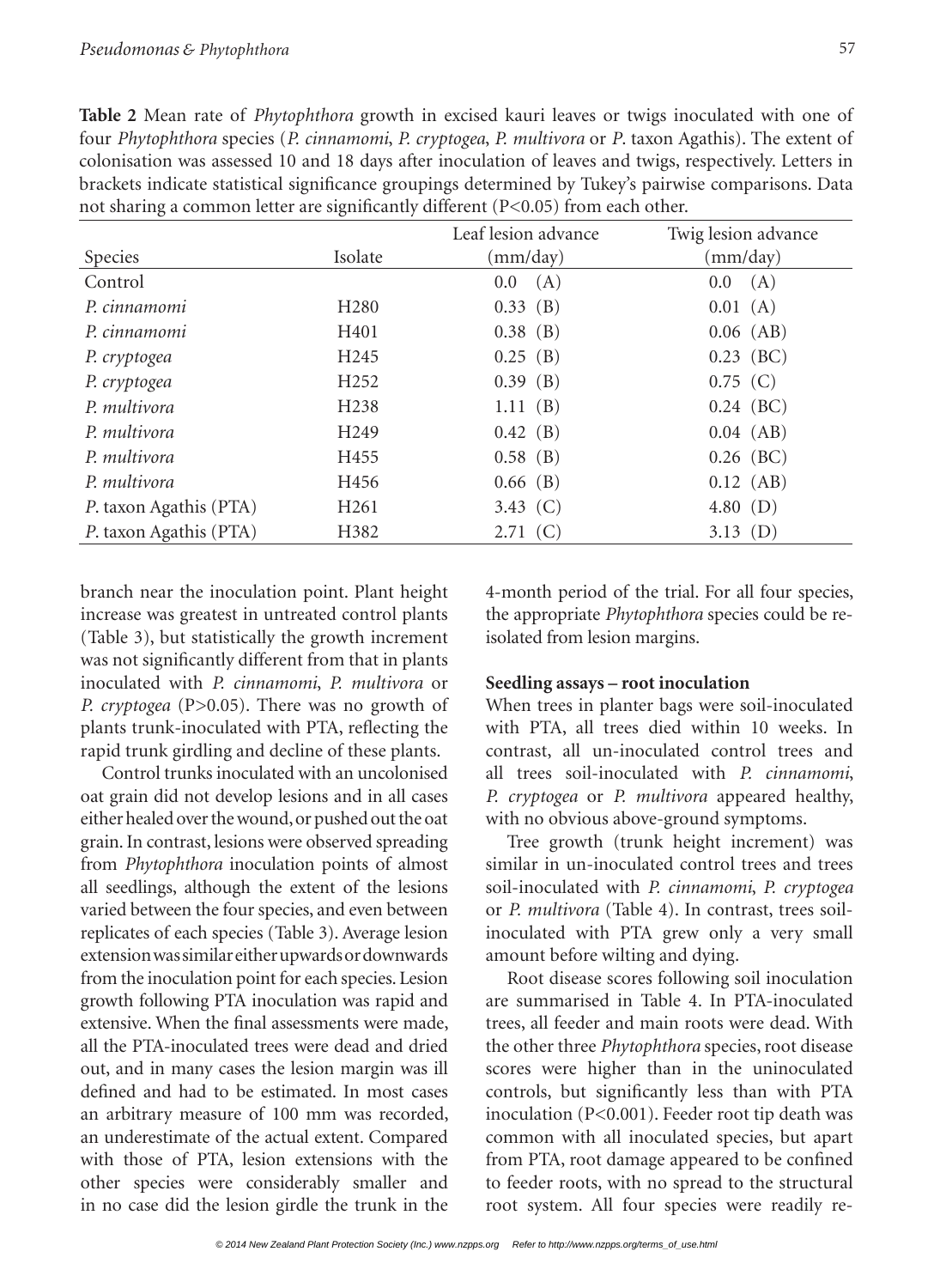**Table 3** Kauri seedling height increment and lesion spread up or down from the inoculation point, measured 4 months after trunk inoculation with one of four *Phytophthora* species. Letters in brackets indicate statistical significance groupings determined by Tukey's pairwise comparisons. Data not sharing a common letter are significantly different (P<0.05) from each other.

| Species             | Height increment (cm) | Lesion $up$ (mm) | Lesion down (mm) |
|---------------------|-----------------------|------------------|------------------|
| Control             | 21.1(A)               | (A)<br>$0.0\,$   | 0.0(A)           |
| P. cinnamomi        | 14.6 $(A)$            | 7.34 $(B)$       | $8.29$ (C)       |
| P. cryptogea        | 16.5 $(A)$            | $1.74$ (AB)      | $2.62$ (BC)      |
| P. multivora        | 14.6 $(A)$            | $2.22$ (AB)      | $1.32$ (AB)      |
| P. t. Agathis (PTA) | (B)<br>$0.0\,$        | 94.68 (C)        | $95.75$ (D)      |

isolated from surface-sterilised feeder roots, but only PTA was isolated from main roots, crowns and lower stems. *Phytophthora cinnamomi* and an unknown *Phytophthora* sp. were isolated at a very low frequency from un-inoculated controls and from other *Phytophthora* treatments. This reflects a low incidence of background contamination from the nursery where plants were sourced. At the start of the trial, material was screened and any that tested positive for *Phytophthora* spp. were discarded, but some must have passed through as false negatives. It is considered that this low incidence of background contamination has not compromised the trial, as disease arising from inoculation was still higher than in uninoculated controls (Table 4). But if more detailed studies are planned in the future, extreme care must be taken to ensure *Phytophthora*-free nursery material.

### **DISCUSSION**

This study reinforces existing knowledge that PTA is an extremely aggressive pathogen of kauri. In all assays, the spread of PTA within kauri tissue, and the disease it caused, were far greater than those of *P. cinnamomi*, *P. cryptogea* or *P. multivora*. Nevertheless, each of these last three species should also be recognised as pathogens of kauri, even if their pathogenicity is significantly less than that of PTA.

The average growth rate of PTA isolate H261 was 3.4 mm/day on kauri leaves and 4.8 mm/day on stems. This is very similar to the 4.9 mm/day which this isolate grows on V8 agar at 20°C, indicating that there is little innate resistance slowing down the growth of PTA within the kauri tissue. In contrast, the other three species grew much more slowly in kauri tissue that they do on V8 agar, suggesting their growth is inhibited within kauri tissue. It was also observed that there was a more distinct lesion boundary with *P. cinnamomi*, *P. cryptogea* and *P. multivora*infected leaves, twigs or trunks, in contrast to PTA, where the lesion boundary was often diffuse and difficult to pinpoint. PTA was readily isolated from tissue beyond the externally visible lesion margin, but this was not the case with the other species.

The relative pathogenicities of *P. cinnamomi*, *P. cryptogea* and *P. multivora* are difficult to determine. All three species were able to cause lesions on leaves, twigs and trunks, although the relative rates of lesion developmentvarieddepending on the assay.

**Table 4**. Mean kauri seedling height increment (mm) and feeder root disease scores, measured 4 months after soil inoculation with one of four *Phytophthora* species. Root disease was scored on a 0–5 scale, where  $0 =$  less than 5% root tip decay,  $1 = 5-25\%, 2 = 25-50\%, 3 = 50-75\%,$  $4 = 75-99\%$  root tip decay and  $5 =$  dead. Letters in brackets indicate statistical significance groupings determined by Tukey's pairwise comparisons. Data not sharing a common letter are significantly different (P<0.05) from each other.

|                  | Height     | Root disease |
|------------------|------------|--------------|
| Species          | increment  | score        |
| Control          | 13.8 $(A)$ | 0.58(A)      |
| P. cinnamomi     | 15.4(A)    | 2.08(B)      |
| P. cryptogea     | 14.3 $(A)$ | 2.17(B)      |
| P. multivora     | 14.5 $(A)$ | 1.25(AB)     |
| P. taxon Agathis | $2.8$ (B)  | 5.00 $(C)$   |
| (PTA)            |            |              |